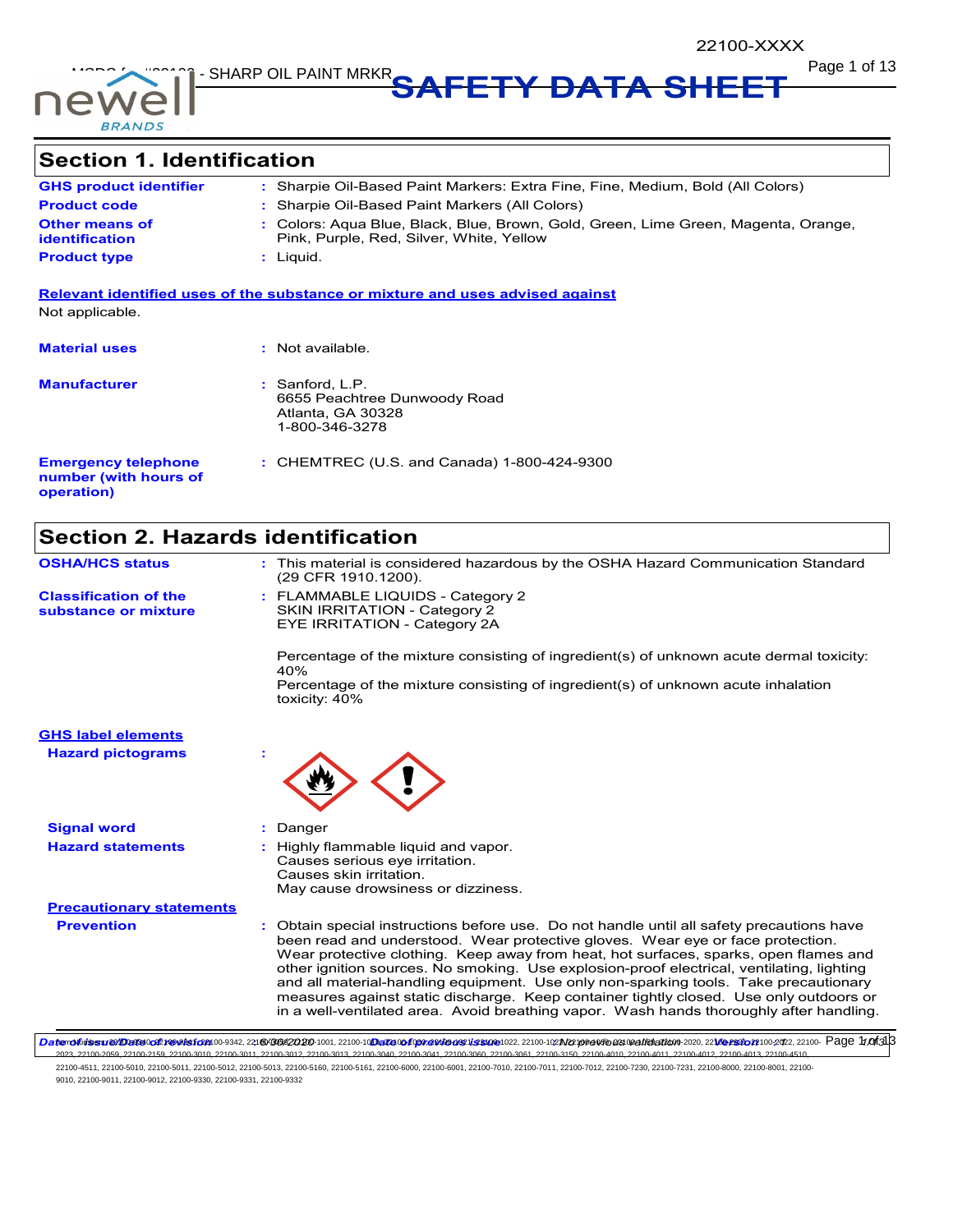### **Section 2. Hazards identification**

|                                            | Rinse skin with water or shower. IF ON SKIN: Wash with plenty of soap and water.<br>Take off contaminated clothing and wash it before reuse. If skin irritation occurs: Get<br>medical attention. IF IN EYES: Rinse cautiously with water for several minutes. |
|--------------------------------------------|----------------------------------------------------------------------------------------------------------------------------------------------------------------------------------------------------------------------------------------------------------------|
|                                            | Remove contact lenses, if present and easy to do. Continue rinsing. If eye irritation<br>persists: Get medical attention.                                                                                                                                      |
| <b>Storage</b>                             | : Store locked up. Store in a well-ventilated place. Keep cool.                                                                                                                                                                                                |
| <b>Disposal</b>                            | Dispose of contents and container in accordance with all local, regional, national and<br>international regulations.                                                                                                                                           |
| <b>Hazards not otherwise</b><br>classified | : None known.                                                                                                                                                                                                                                                  |

# **Section 3. Composition/information on ingredients**

| <b>Substance/mixture</b> | Mixture                                                                            |
|--------------------------|------------------------------------------------------------------------------------|
| <b>Other means of</b>    | : Colors: Aqua Blue, Black, Blue, Brown, Gold, Green, Lime Green, Magenta, Orange, |
| identification           | Pink, Purple, Red, Silver, White, Yellow                                           |

| <b>Ingredient name</b> | $\frac{1}{2}$ | <b>CAS number</b> |
|------------------------|---------------|-------------------|
| lethanol               | 225 - ≤50     | 64-17-5           |
| 1-methoxy-2-propanol   | l≥25 - ≤50    | 107-98-2          |

Any concentration shown as a range is to protect confidentiality or is due to batch variation.

**There are no additional ingredients present which, within the current knowledge of the supplier and in the concentrations applicable, are classified as hazardous to health or the environment and hence require reporting in this section.**

**Occupational exposure limits, if available, are listed in Section 8.**

### **Section 4. First aid measures**

Wash out mouth with water. Remove dentures if any. Remove victim to fresh air and keep at rest in a position comfortable for breathing. If material has been swallowed and the exposed person is conscious, give small quantities of water to drink. Stop if the exposed person feels sick as vomiting may be dangerous. Do not induce vomiting unless directed to do so by medical personnel. If vomiting occurs, the head should be kept low so that vomit does not enter the lungs. Get medical attention. If necessary, call a poison center or physician. Never give anything by mouth to an unconscious person. If unconscious, place in recovery position and get medical attention immediately. Maintain an open airway. Loosen tight clothing such as a collar, tie, belt or waistband. **:** Immediately flush eyes with plenty of water, occasionally lifting the upper and lower eyelids. Check for and remove any contact lenses. Continue to rinse for at least 10 minutes. Get medical attention. Flush contaminated skin with plenty of water. Remove contaminated clothing and **:** shoes. Wash contaminated clothing thoroughly with water before removing it, or wear gloves. Continue to rinse for at least 10 minutes. Get medical attention. Wash clothing before reuse. Clean shoes thoroughly before reuse. Remove victim to fresh air and keep at rest in a position comfortable for breathing. If it **:** is suspected that fumes are still present, the rescuer should wear an appropriate mask or self-contained breathing apparatus. If not breathing, if breathing is irregular or if respiratory arrest occurs, provide artificial respiration or oxygen by trained personnel. It may be dangerous to the person providing aid to give mouth-to-mouth resuscitation. Get medical attention. If necessary, call a poison center or physician. If unconscious, place in recovery position and get medical attention immediately. Maintain an open airway. Loosen tight clothing such as a collar, tie, belt or waistband. **Eye contact Skin contact Inhalation Ingestion : Description of necessary first aid measures**

### **Most important symptoms/effects, acute and delayed**

DaterolidssuerDateiod2revelsfon00-9342,2216/0092020-1011, 22100-10Dateiofonavionsussue1022, 22100-102No previoaswalidation-2020, 22Morsoro2021, 22100- Page 20f3|3 2023, 22100-2059, 22100-2159, 22100-3010, 22100-3011, 22100-3012, 22100-3013, 22100-3040, 22100-3041, 22100-3060, 22100-3061, 22100-3150, 22100-4010, 22100-4011, 22100-4012, 22100-4013, 22100-4510,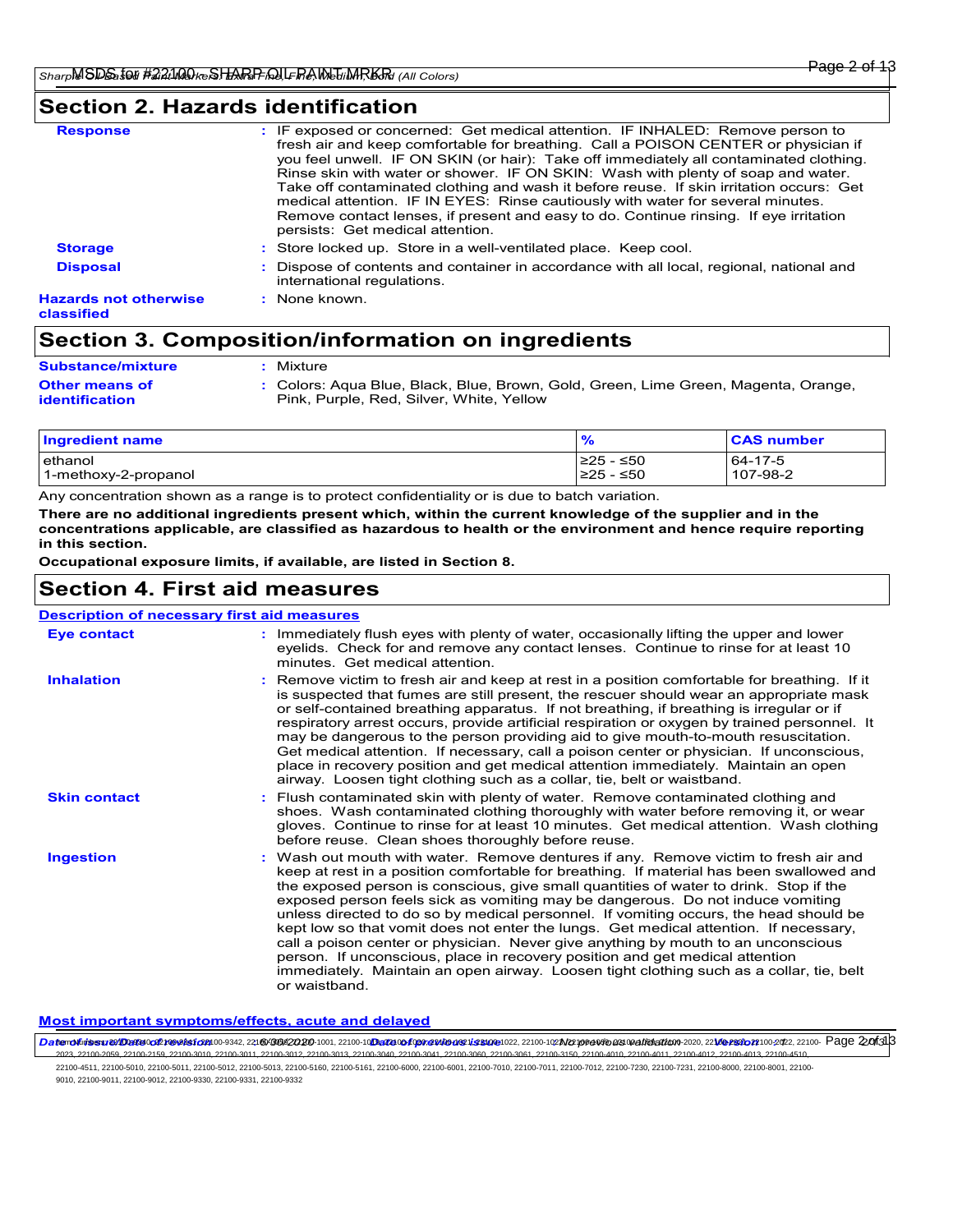# **Section 4. First aid measures**

| <b>Potential acute health effects</b> |                                                                                                                                                                                                                                                                                                                                                                                                                 |
|---------------------------------------|-----------------------------------------------------------------------------------------------------------------------------------------------------------------------------------------------------------------------------------------------------------------------------------------------------------------------------------------------------------------------------------------------------------------|
| <b>Eve contact</b>                    | : Causes serious eye irritation.                                                                                                                                                                                                                                                                                                                                                                                |
| <b>Inhalation</b>                     | : Can cause central nervous system (CNS) depression. May cause drowsiness or<br>dizziness.                                                                                                                                                                                                                                                                                                                      |
| <b>Skin contact</b>                   | : Causes skin irritation.                                                                                                                                                                                                                                                                                                                                                                                       |
| <b>Ingestion</b>                      | : Can cause central nervous system (CNS) depression.                                                                                                                                                                                                                                                                                                                                                            |
| <b>Over-exposure signs/symptoms</b>   |                                                                                                                                                                                                                                                                                                                                                                                                                 |
| <b>Eye contact</b>                    | : Adverse symptoms may include the following:<br>pain or irritation<br>watering<br>redness                                                                                                                                                                                                                                                                                                                      |
| <b>Inhalation</b>                     | : Adverse symptoms may include the following:<br>nausea or vomiting<br>headache<br>drowsiness/fatique<br>dizziness/vertigo<br>unconsciousness                                                                                                                                                                                                                                                                   |
| <b>Skin contact</b>                   | : Adverse symptoms may include the following:<br>irritation<br>redness                                                                                                                                                                                                                                                                                                                                          |
| <b>Ingestion</b>                      | : No specific data.                                                                                                                                                                                                                                                                                                                                                                                             |
|                                       | <u>Indication of immediate medical attention and special treatment needed, if necessary</u>                                                                                                                                                                                                                                                                                                                     |
| <b>Notes to physician</b>             | : Treat symptomatically. Contact poison treatment specialist immediately if large<br>quantities have been ingested or inhaled.                                                                                                                                                                                                                                                                                  |
| <b>Specific treatments</b>            | : No specific treatment.                                                                                                                                                                                                                                                                                                                                                                                        |
| <b>Protection of first-aiders</b>     | : No action shall be taken involving any personal risk or without suitable training. If it is<br>suspected that fumes are still present, the rescuer should wear an appropriate mask or<br>self-contained breathing apparatus. It may be dangerous to the person providing aid to<br>give mouth-to-mouth resuscitation. Wash contaminated clothing thoroughly with water<br>before removing it, or wear gloves. |

### **See toxicological information (Section 11)**

# **Section 5. Fire-fighting measures**

| <b>Extinguishing media</b>                               |                                                                                                                                                                                                                                                                                                                               |
|----------------------------------------------------------|-------------------------------------------------------------------------------------------------------------------------------------------------------------------------------------------------------------------------------------------------------------------------------------------------------------------------------|
| <b>Suitable extinguishing</b><br>media                   | : Use dry chemical, $CO2$ , water spray (fog) or foam.                                                                                                                                                                                                                                                                        |
| Unsuitable extinguishing<br>media                        | : Do not use water jet.                                                                                                                                                                                                                                                                                                       |
| <b>Specific hazards arising</b><br>from the chemical     | : Highly flammable liquid and vapor. Runoff to sewer may create fire or explosion hazard.<br>In a fire or if heated, a pressure increase will occur and the container may burst, with the<br>risk of a subsequent explosion.                                                                                                  |
| <b>Hazardous thermal</b><br>decomposition products       | : Decomposition products may include the following materials:<br>carbon dioxide<br>carbon monoxide                                                                                                                                                                                                                            |
| <b>Special protective actions</b><br>for fire-fighters   | : Promptly isolate the scene by removing all persons from the vicinity of the incident if<br>there is a fire. No action shall be taken involving any personal risk or without suitable<br>training. Move containers from fire area if this can be done without risk. Use water<br>spray to keep fire-exposed containers cool. |
| <b>Special protective</b><br>equipment for fire-fighters | : Fire-fighters should wear appropriate protective equipment and self-contained breathing<br>apparatus (SCBA) with a full face-piece operated in positive pressure mode.                                                                                                                                                      |

DaterolidssuerDateiod2revelsfon00-9342,2216/0092020-1011, 22100-10Dateioofgorevious: ussue1022, 22100-102No previous walidation-2020, 2210ersion100-202, 22100- Page 300f3|3 2023, 22100-2059, 22100-2159, 22100-3010, 22100-3011, 22100-3012, 22100-3013, 22100-3040, 22100-3041, 22100-3060, 22100-3061, 22100-3150, 22100-4010, 22100-4011, 22100-4012, 22100-4013, 22100-4510,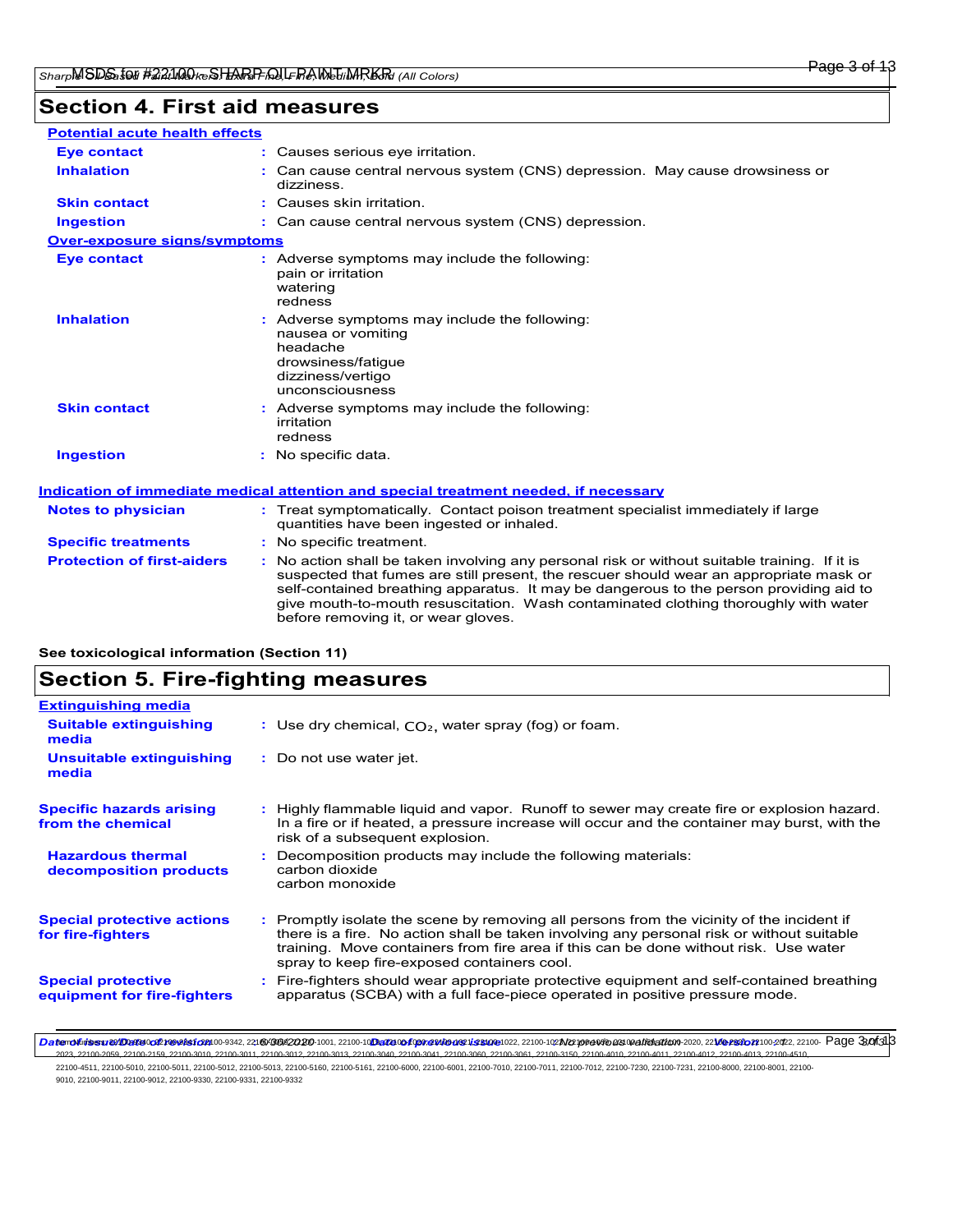|                                                              | <b>Personal precautions, protective equipment and emergency procedures</b>                                                                                                                                                                                                                                                                                                                                                                                                                                                                                                                                                                                                                                         |
|--------------------------------------------------------------|--------------------------------------------------------------------------------------------------------------------------------------------------------------------------------------------------------------------------------------------------------------------------------------------------------------------------------------------------------------------------------------------------------------------------------------------------------------------------------------------------------------------------------------------------------------------------------------------------------------------------------------------------------------------------------------------------------------------|
| For non-emergency<br>personnel                               | : No action shall be taken involving any personal risk or without suitable training.<br>Evacuate surrounding areas. Keep unnecessary and unprotected personnel from<br>entering. Do not touch or walk through spilled material. Shut off all ignition sources.<br>No flares, smoking or flames in hazard area. Avoid breathing vapor or mist. Provide<br>adequate ventilation. Wear appropriate respirator when ventilation is inadequate. Put<br>on appropriate personal protective equipment.                                                                                                                                                                                                                    |
| For emergency responders                                     | : If specialized clothing is required to deal with the spillage, take note of any information in<br>Section 8 on suitable and unsuitable materials. See also the information in "For non-<br>emergency personnel".                                                                                                                                                                                                                                                                                                                                                                                                                                                                                                 |
| <b>Environmental precautions</b>                             | : Avoid dispersal of spilled material and runoff and contact with soil, waterways, drains<br>and sewers. Inform the relevant authorities if the product has caused environmental<br>pollution (sewers, waterways, soil or air).                                                                                                                                                                                                                                                                                                                                                                                                                                                                                    |
| <b>Methods and materials for containment and cleaning up</b> |                                                                                                                                                                                                                                                                                                                                                                                                                                                                                                                                                                                                                                                                                                                    |
| <b>Small spill</b>                                           | : Stop leak if without risk. Move containers from spill area. Use spark-proof tools and<br>explosion-proof equipment. Dilute with water and mop up if water-soluble. Alternatively,<br>or if water-insoluble, absorb with an inert dry material and place in an appropriate waste<br>disposal container. Dispose of via a licensed waste disposal contractor.                                                                                                                                                                                                                                                                                                                                                      |
| <b>Large spill</b>                                           | : Stop leak if without risk. Move containers from spill area. Use spark-proof tools and<br>explosion-proof equipment. Approach release from upwind. Prevent entry into sewers,<br>water courses, basements or confined areas. Wash spillages into an effluent treatment<br>plant or proceed as follows. Contain and collect spillage with non-combustible,<br>absorbent material e.g. sand, earth, vermiculite or diatomaceous earth and place in<br>container for disposal according to local regulations (see Section 13). Dispose of via a<br>licensed waste disposal contractor. Contaminated absorbent material may pose the<br>same hazard as the spilled product. Note: see Section 1 for emergency contact |

information and Section 13 for waste disposal.

# **Section 7. Handling and storage**

| <b>Precautions for safe handling</b>                                             |                                                                                                                                                                                                                                                                                                                                                                                                                                                                                                                                                                                                                                                                                                                                                                                                                                                                                                                                                                                                    |
|----------------------------------------------------------------------------------|----------------------------------------------------------------------------------------------------------------------------------------------------------------------------------------------------------------------------------------------------------------------------------------------------------------------------------------------------------------------------------------------------------------------------------------------------------------------------------------------------------------------------------------------------------------------------------------------------------------------------------------------------------------------------------------------------------------------------------------------------------------------------------------------------------------------------------------------------------------------------------------------------------------------------------------------------------------------------------------------------|
| <b>Protective measures</b>                                                       | : Put on appropriate personal protective equipment (see Section 8). Avoid exposure -<br>obtain special instructions before use. Do not handle until all safety precautions have<br>been read and understood. Do not get in eyes or on skin or clothing. Do not ingest.<br>Avoid breathing vapor or mist. Use only with adequate ventilation. Wear appropriate<br>respirator when ventilation is inadequate. Do not enter storage areas and confined<br>spaces unless adequately ventilated. Keep in the original container or an approved<br>alternative made from a compatible material, kept tightly closed when not in use. Store<br>and use away from heat, sparks, open flame or any other ignition source. Use<br>explosion-proof electrical (ventilating, lighting and material handling) equipment. Use<br>only non-sparking tools. Take precautionary measures against electrostatic discharges.<br>Empty containers retain product residue and can be hazardous. Do not reuse container. |
| <b>Advice on general</b><br>occupational hygiene                                 | Eating, drinking and smoking should be prohibited in areas where this material is<br>handled, stored and processed. Workers should wash hands and face before eating,<br>drinking and smoking. Remove contaminated clothing and protective equipment before<br>entering eating areas. See also Section 8 for additional information on hygiene<br>measures.                                                                                                                                                                                                                                                                                                                                                                                                                                                                                                                                                                                                                                        |
| <b>Conditions for safe storage,</b><br>including any<br><b>incompatibilities</b> | Store in accordance with local regulations. Store in a segregated and approved area.<br>Store in original container protected from direct sunlight in a dry, cool and well-ventilated<br>area, away from incompatible materials (see Section 10) and food and drink. Store<br>locked up. Eliminate all ignition sources. Separate from oxidizing materials. Keep<br>container tightly closed and sealed until ready for use. Containers that have been<br>opened must be carefully resealed and kept upright to prevent leakage. Do not store in<br>unlabeled containers. Use appropriate containment to avoid environmental<br>contamination. See Section 10 for incompatible materials before handling or use.                                                                                                                                                                                                                                                                                   |

DaterolidssuerDateiod2revelsfon00-9342,2216/0092020-1011, 22100-10Dateioofgerevicousussue1022, 22100-102Noc previous walidation-2020, 2210ersfon100-202, 22100- Page 401313 2023, 22100-2059, 22100-2159, 22100-3010, 22100-3011, 22100-3012, 22100-3013, 22100-3040, 22100-3041, 22100-3060, 22100-3061, 22100-3150, 22100-4010, 22100-4011, 22100-4012, 22100-4013, 22100-4510,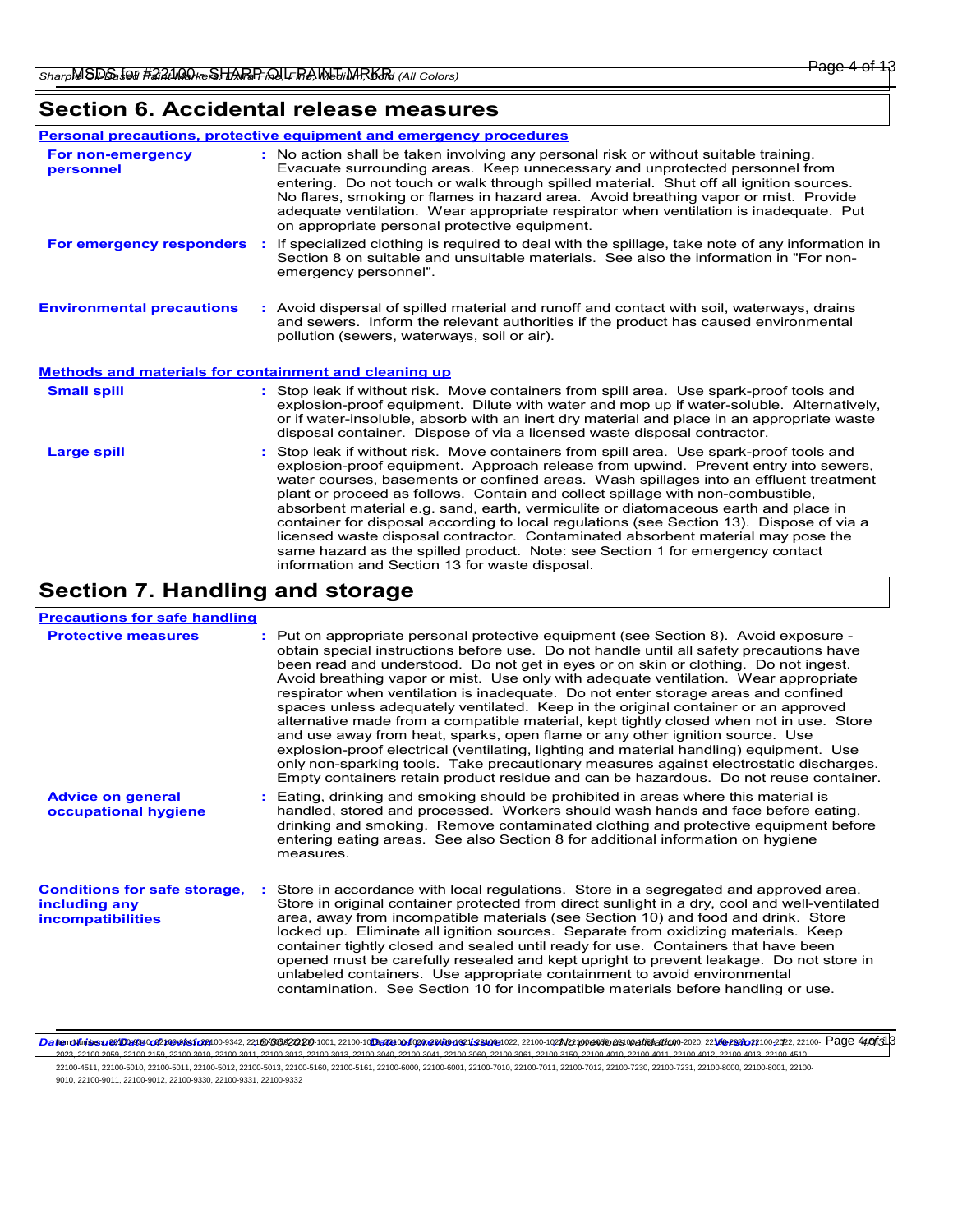# **Section 8. Exposure controls/personal protection**

### **Control parameters**

**Occupational exposure limits**

| <b>Ingredient name</b> | <b>Exposure limits</b>                    |
|------------------------|-------------------------------------------|
| ethanol                | <b>ACGIH TLV (United States, 3/2019).</b> |
|                        | STEL: 1000 ppm 15 minutes.                |
|                        | OSHA PEL 1989 (United States, 3/1989).    |
|                        | TWA: 1000 ppm 8 hours.                    |
|                        | TWA: $1900 \text{ mg/m}^3$ 8 hours.       |
|                        | NIOSH REL (United States, 10/2016).       |
|                        | TWA: 1000 ppm 10 hours.                   |
|                        | TWA: 1900 mg/m <sup>3</sup> 10 hours.     |
|                        | OSHA PEL (United States, 5/2018).         |
|                        | TWA: 1000 ppm 8 hours.                    |
|                        | TWA: $1900 \text{ mg/m}^3$ 8 hours.       |
| 1-methoxy-2-propanol   | ACGIH TLV (United States, 3/2019).        |
|                        | TWA: 50 ppm 8 hours.                      |
|                        | TWA: $184 \text{ mg/m}^3$ 8 hours.        |
|                        | STEL: 100 ppm 15 minutes.                 |
|                        | STEL: 369 mg/m <sup>3</sup> 15 minutes.   |
|                        | OSHA PEL 1989 (United States, 3/1989).    |
|                        | TWA: 100 ppm 8 hours.                     |
|                        | TWA: $360 \text{ mg/m}^3$ 8 hours.        |
|                        | STEL: 150 ppm 15 minutes.                 |
|                        | STEL: 540 mg/m <sup>3</sup> 15 minutes.   |
|                        | NIOSH REL (United States, 10/2016).       |
|                        | TWA: 100 ppm 10 hours.                    |
|                        | TWA: 360 mg/m <sup>3</sup> 10 hours.      |
|                        | STEL: 150 ppm 15 minutes.                 |
|                        | STEL: 540 mg/m <sup>3</sup> 15 minutes.   |

| <b>Appropriate engineering</b><br>controls | : Use only with adequate ventilation. Use process enclosures, local exhaust ventilation or<br>other engineering controls to keep worker exposure to airborne contaminants below any<br>recommended or statutory limits. The engineering controls also need to keep gas,<br>vapor or dust concentrations below any lower explosive limits. Use explosion-proof<br>ventilation equipment.                                                                                                                                                                                                                                |
|--------------------------------------------|------------------------------------------------------------------------------------------------------------------------------------------------------------------------------------------------------------------------------------------------------------------------------------------------------------------------------------------------------------------------------------------------------------------------------------------------------------------------------------------------------------------------------------------------------------------------------------------------------------------------|
| <b>Environmental exposure</b><br>controls  | Emissions from ventilation or work process equipment should be checked to ensure<br>٠.<br>they comply with the requirements of environmental protection legislation. In some<br>cases, fume scrubbers, filters or engineering modifications to the process equipment<br>will be necessary to reduce emissions to acceptable levels.                                                                                                                                                                                                                                                                                    |
| <b>Individual protection measures</b>      |                                                                                                                                                                                                                                                                                                                                                                                                                                                                                                                                                                                                                        |
| <b>Hygiene measures</b>                    | : Wash hands, forearms and face thoroughly after handling chemical products, before<br>eating, smoking and using the lavatory and at the end of the working period.<br>Appropriate techniques should be used to remove potentially contaminated clothing.<br>Wash contaminated clothing before reusing. Ensure that eyewash stations and safety<br>showers are close to the workstation location.                                                                                                                                                                                                                      |
| <b>Eye/face protection</b>                 | : Safety eyewear complying with an approved standard should be used when a risk<br>assessment indicates this is necessary to avoid exposure to liquid splashes, mists,<br>gases or dusts. If contact is possible, the following protection should be worn, unless<br>the assessment indicates a higher degree of protection: chemical splash goggles.                                                                                                                                                                                                                                                                  |
| <b>Skin protection</b>                     |                                                                                                                                                                                                                                                                                                                                                                                                                                                                                                                                                                                                                        |
| <b>Hand protection</b>                     | : Chemical-resistant, impervious gloves complying with an approved standard should be<br>worn at all times when handling chemical products if a risk assessment indicates this is<br>necessary. Considering the parameters specified by the glove manufacturer, check<br>during use that the gloves are still retaining their protective properties. It should be<br>noted that the time to breakthrough for any glove material may be different for different<br>glove manufacturers. In the case of mixtures, consisting of several substances, the<br>protection time of the gloves cannot be accurately estimated. |

DaterolidssuerDateiod2revelsfon00-9342,2216/0092020-1011, 22100-10Dateioofgorevious: ussue1022, 22100-102No previous walidation-2020, 2210ersfon100-202, 22100- Page 550f3|3 2023, 22100-2059, 22100-2159, 22100-3010, 22100-3011, 22100-3012, 22100-3013, 22100-3040, 22100-3041, 22100-3060, 22100-3061, 22100-3150, 22100-4010, 22100-4011, 22100-4012, 22100-4013, 22100-4510,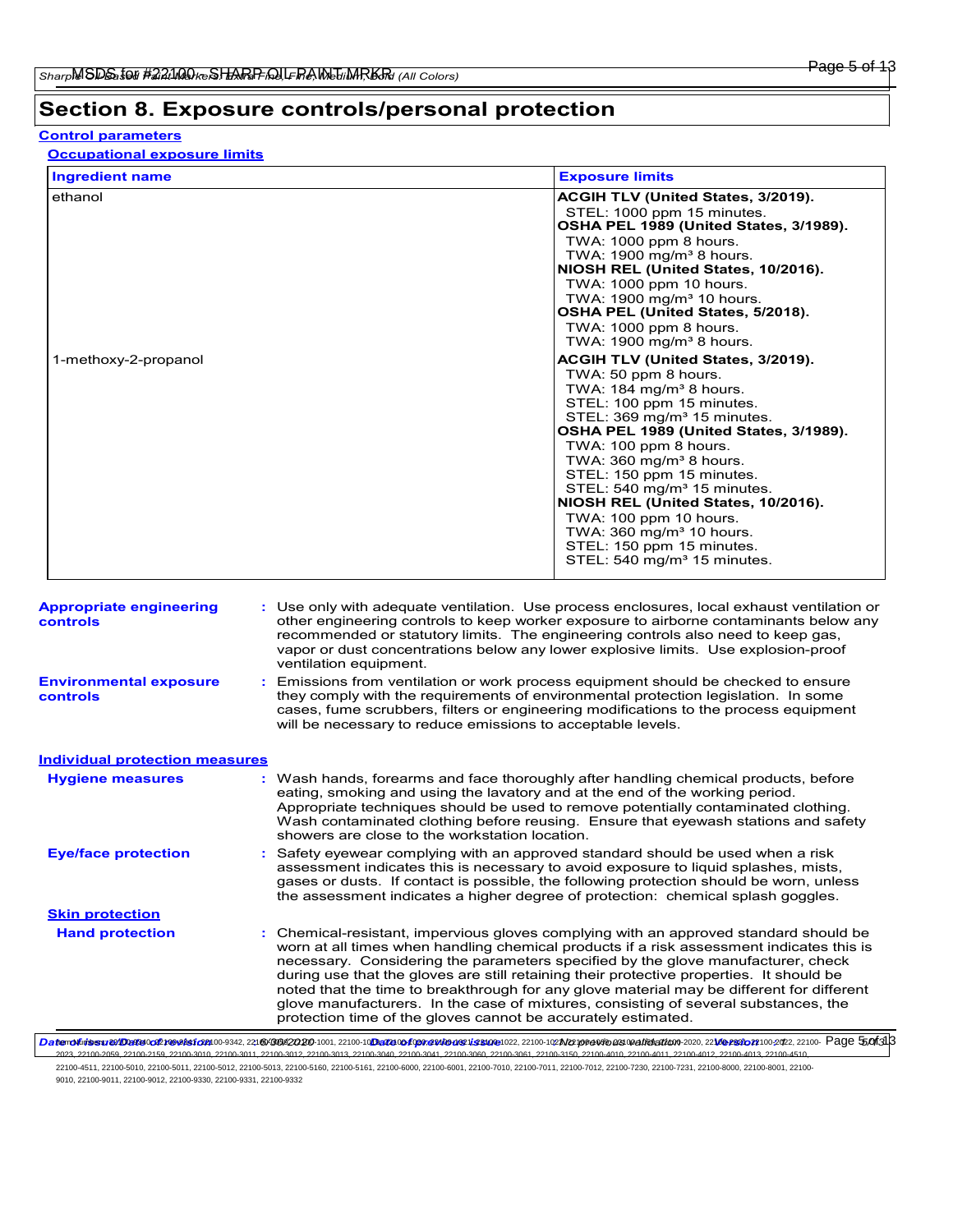# **Section 8. Exposure controls/personal protection**

| <b>Body protection</b>        | : Personal protective equipment for the body should be selected based on the task being<br>performed and the risks involved and should be approved by a specialist before<br>handling this product. When there is a risk of ignition from static electricity, wear anti-<br>static protective clothing. For the greatest protection from static discharges, clothing<br>should include anti-static overalls, boots and gloves. |
|-------------------------------|--------------------------------------------------------------------------------------------------------------------------------------------------------------------------------------------------------------------------------------------------------------------------------------------------------------------------------------------------------------------------------------------------------------------------------|
| <b>Other skin protection</b>  | : Appropriate footwear and any additional skin protection measures should be selected<br>based on the task being performed and the risks involved and should be approved by a<br>specialist before handling this product.                                                                                                                                                                                                      |
| <b>Respiratory protection</b> | : Based on the hazard and potential for exposure, select a respirator that meets the<br>appropriate standard or certification. Respirators must be used according to a<br>respiratory protection program to ensure proper fitting, training, and other important<br>aspects of use.                                                                                                                                            |

# **Section 9. Physical and chemical properties**

| <b>Appearance</b>                                 |                  |
|---------------------------------------------------|------------------|
| <b>Physical state</b>                             | : Liquid.        |
| <b>Color</b>                                      | : Not available. |
| <b>Odor</b>                                       | : Not available. |
| <b>Odor threshold</b>                             | : Not available. |
| pH                                                | : Not available. |
| <b>Melting point</b>                              | : Not available. |
| <b>Boiling point</b>                              | : Not available. |
| <b>Flash point</b>                                | : Not available. |
| <b>Evaporation rate</b>                           | : Not available. |
| <b>Flammability (solid, gas)</b>                  | : Not available. |
| Lower and upper explosive<br>(flammable) limits   | : Not available. |
| <b>Vapor pressure</b>                             | : Not available. |
| <b>Vapor density</b>                              | : Not available. |
| <b>Relative density</b>                           | : Not available. |
| <b>Solubility</b>                                 | : Not available. |
| <b>Solubility in water</b>                        | : Not available. |
| <b>Partition coefficient: n-</b><br>octanol/water | : Not available. |
| <b>Auto-ignition temperature</b>                  | : Not available. |
| <b>Decomposition temperature</b>                  | : Not available. |
| <b>Viscosity</b>                                  | : Not available. |
| Flow time (ISO 2431)                              | : Not available. |
| Coofian 40 Ctability and readividual              |                  |

### **Section 10. Stability and reactivity**

| <b>Reactivity</b>                            | : No specific test data related to reactivity available for this product or its ingredients.                                                                                                                                                                                                                                                                                                                  |
|----------------------------------------------|---------------------------------------------------------------------------------------------------------------------------------------------------------------------------------------------------------------------------------------------------------------------------------------------------------------------------------------------------------------------------------------------------------------|
| <b>Chemical stability</b>                    | : The product is stable.                                                                                                                                                                                                                                                                                                                                                                                      |
| <b>Possibility of hazardous</b><br>reactions | : Under normal conditions of storage and use, hazardous reactions will not occur.                                                                                                                                                                                                                                                                                                                             |
| <b>Conditions to avoid</b>                   | : Avoid all possible sources of ignition (spark or flame). Do not pressurize, cut, weld,<br>braze, solder, drill, grind or expose containers to heat or sources of ignition.                                                                                                                                                                                                                                  |
| <b>Incompatible materials</b>                | : Reactive or incompatible with the following materials:<br>oxidizing materials                                                                                                                                                                                                                                                                                                                               |
|                                              | Datendfussare/Datend21@ebsfc2n00-9342, 22160/08420280-1001, 22100-10Datendforcevious ussue1022, 22100-102No previous walidation-2020, 22Veesio2100-2d2, 22100- Page 6cof3 3<br>OOD END CARD ONDE CARD OORDE AND OORDE ONDERGOOD DATE OORDE ONDER DOADE ONDER OORDE ONDER OORDER AGAINE ONDER ACADEMICATION ON A SALE ONDER AND A SALE ON A SALE ON A SALE ON A SALE ON A SALE ON A SALE ON A SALE ON A SALE O |

2023, 22100-2059, 22100-2159, 22100-3010, 22100-3011, 22100-3012, 22100-3013, 22100-3040, 22100-3041, 22100-3060, 22100-3061, 22100-3150, 22100-4010, 22100-4011, 22100-4012, 22100-4013, 22100-4510,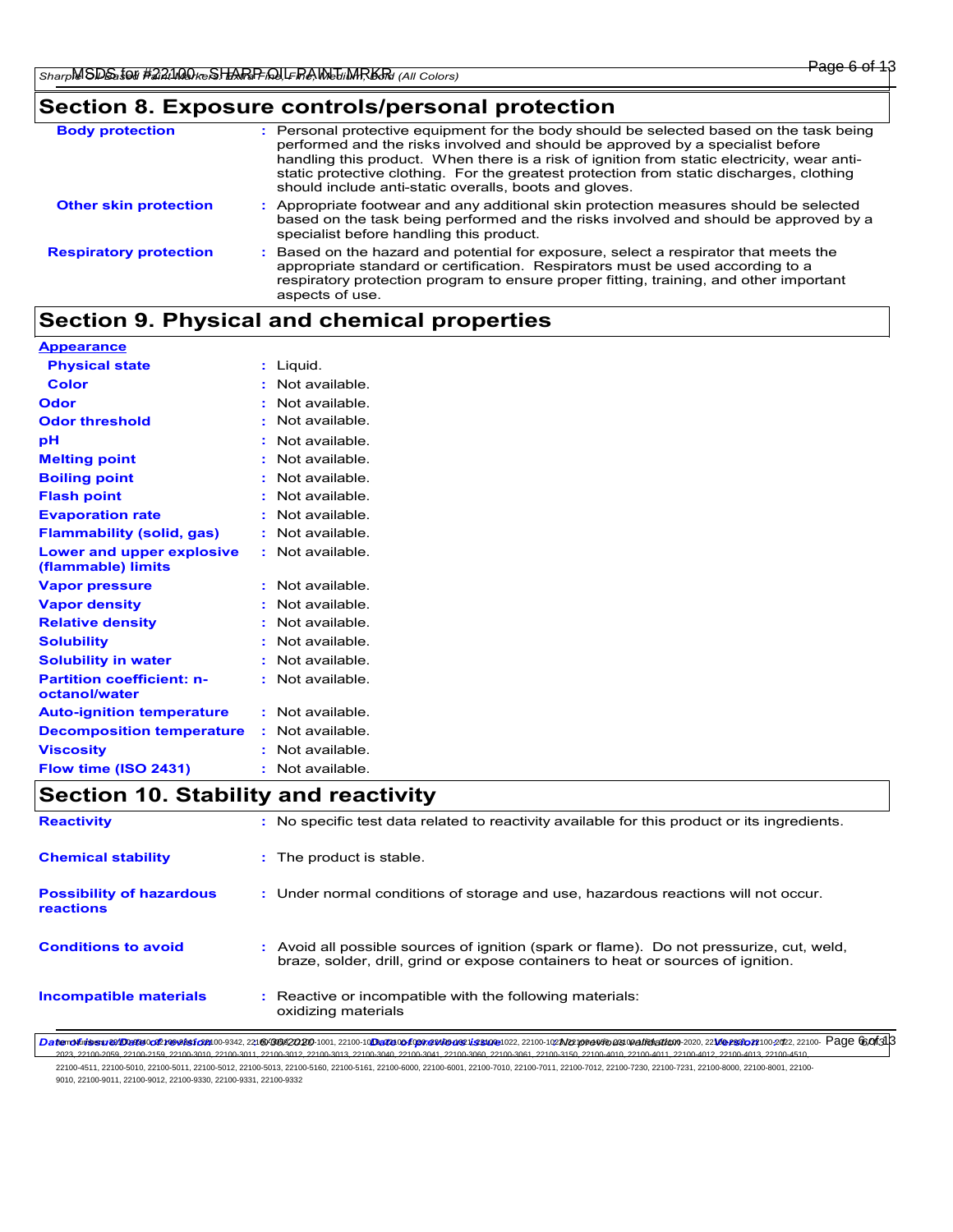# **Section 10. Stability and reactivity**

**Hazardous decomposition products** Under normal conditions of storage and use, hazardous decomposition products should **:** not be produced.

# **Section 11. Toxicological information**

### **Information on toxicological effects**

| <b>Acute toxicity</b>          |                       |                |                            |                 |  |
|--------------------------------|-----------------------|----------------|----------------------------|-----------------|--|
| <b>Product/ingredient name</b> | <b>Result</b>         | <b>Species</b> | <b>Dose</b>                | <b>Exposure</b> |  |
| lethanol                       | LC50 Inhalation Vapor | Rat            | $124700$ mg/m <sup>3</sup> | 4 hours         |  |
|                                | ILD50 Oral            | Rat            | 7 g/kg                     |                 |  |
| 1-methoxy-2-propanol           | ILD50 Dermal          | Rabbit         | 13 q/kg                    |                 |  |
|                                | LD50 Oral             | Rat            | $6600$ mg/kg               |                 |  |

### **Irritation/Corrosion**

| <b>Product/ingredient name</b> | <b>Result</b>                                  | <b>Species</b>   | <b>Score</b> | <b>Exposure</b>                  | <b>Observation</b>       |
|--------------------------------|------------------------------------------------|------------------|--------------|----------------------------------|--------------------------|
| ethanol                        | Eyes - Mild irritant                           | Rabbit           |              | 24 hours 500                     |                          |
|                                | Eyes - Moderate irritant                       | Rabbit           |              | mg<br>0.066666667<br>minutes 100 | $\overline{\phantom{0}}$ |
|                                | Eyes - Moderate irritant                       | Rabbit           |              | mg<br>100 UI                     |                          |
|                                | Eyes - Severe irritant<br>Skin - Mild irritant | Rabbit<br>Rabbit |              | 500 mg<br>400 mg                 |                          |
|                                | Skin - Moderate irritant                       | Rabbit           |              | 24 hours 20                      |                          |
| 1-methoxy-2-propanol           | Eyes - Mild irritant                           | Rabbit           |              | mg<br>24 hours 500               |                          |
|                                | Skin - Mild irritant                           | Rabbit           |              | mg<br>500 mg                     | $\overline{\phantom{0}}$ |

### **Sensitization**

Not available.

### **Mutagenicity**

Not available.

### **Carcinogenicity**

Not available.

#### **Classification**

| <b>Product/ingredient name</b> | <b>OSHA</b> | <b>IARC</b> | <b>NTP</b> |
|--------------------------------|-------------|-------------|------------|
| ethanol                        |             |             |            |

### **Reproductive toxicity**

Not available.

### **Teratogenicity**

Not available.

#### **Specific target organ toxicity (single exposure)**

| <b>Name</b>          | <b>Category</b> | <b>Route of</b><br>exposure | <b>Target organs</b> |
|----------------------|-----------------|-----------------------------|----------------------|
| 1-methoxy-2-propanol | Category 3      | Not applicable.             | Narcotic effects     |

### **Specific target organ toxicity (repeated exposure)**

Not available.

### **Aspiration hazard**

Not available.

DaterolidssuerDateiod2revelsfon00-9342,2216/0092020-1001,22100-10Dateiofonavionsussue1022,22100-102Mz previoaswalidation-2020,2216ersion100-202,22100- Page 770f313 2023, 22100-2059, 22100-2159, 22100-3010, 22100-3011, 22100-3012, 22100-3013, 22100-3040, 22100-3041, 22100-3060, 22100-3061, 22100-3150, 22100-4010, 22100-4011, 22100-4012, 22100-4013, 22100-4510,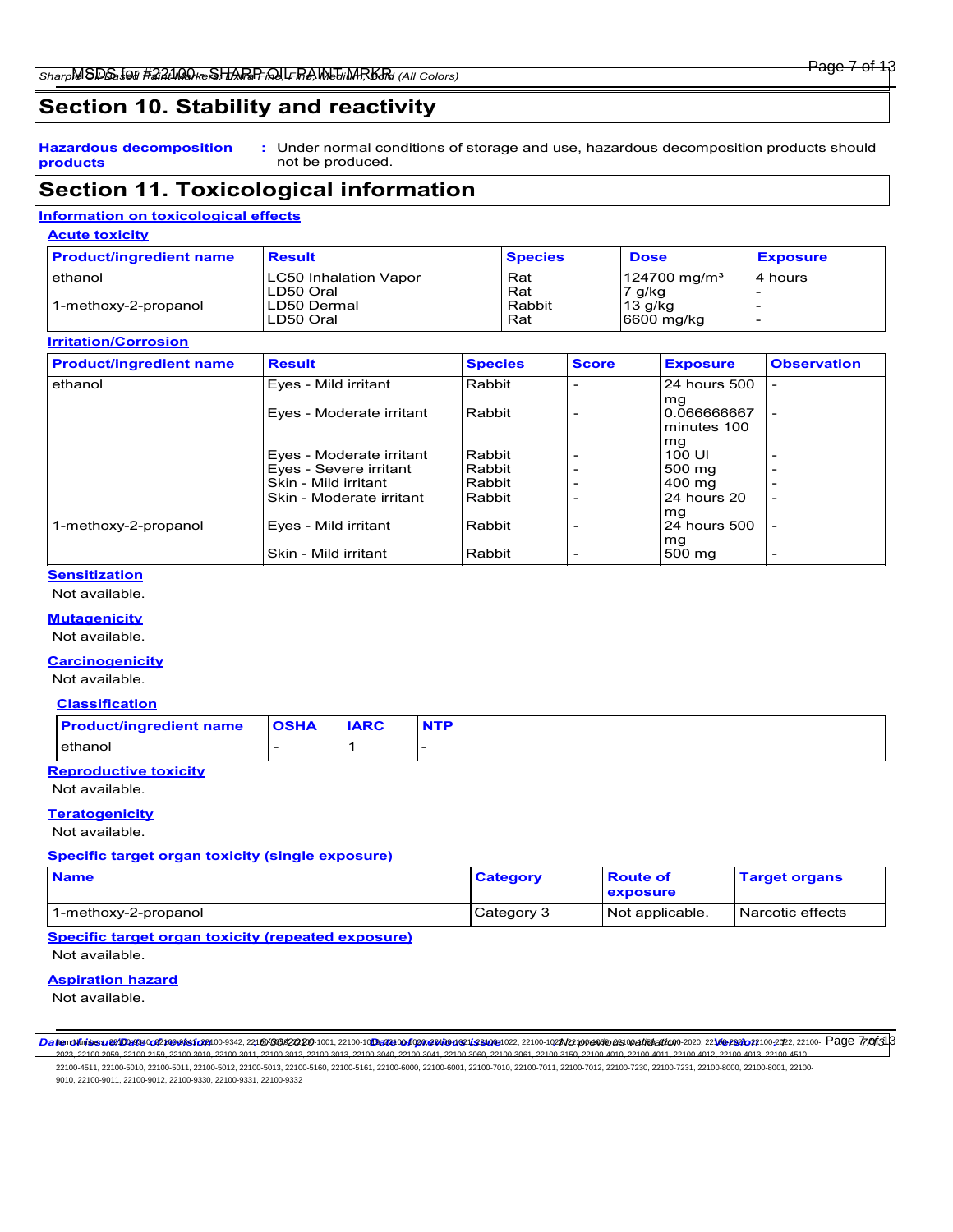# **Section 11. Toxicological information**

| Information on the likely<br>routes of exposure | : Not available.                                                                                                                              |
|-------------------------------------------------|-----------------------------------------------------------------------------------------------------------------------------------------------|
| <b>Potential acute health effects</b>           |                                                                                                                                               |
| <b>Eye contact</b>                              | : Causes serious eye irritation.                                                                                                              |
| <b>Inhalation</b>                               | : Can cause central nervous system (CNS) depression. May cause drowsiness or<br>dizziness.                                                    |
| <b>Skin contact</b>                             | $:$ Causes skin irritation.                                                                                                                   |
| <b>Ingestion</b>                                | : Can cause central nervous system (CNS) depression.                                                                                          |
|                                                 | <b>Symptoms related to the physical, chemical and toxicological characteristics</b>                                                           |
| <b>Eye contact</b>                              | : Adverse symptoms may include the following:<br>pain or irritation<br>watering<br>redness                                                    |
| <b>Inhalation</b>                               | : Adverse symptoms may include the following:<br>nausea or vomiting<br>headache<br>drowsiness/fatigue<br>dizziness/vertigo<br>unconsciousness |
| <b>Skin contact</b>                             | : Adverse symptoms may include the following:<br>irritation<br>redness                                                                        |
| <b>Ingestion</b>                                | : No specific data.                                                                                                                           |
|                                                 | Delayed and immediate effects and also chronic effects from short and long term exposure                                                      |
| <b>Short term exposure</b>                      |                                                                                                                                               |
| <b>Potential immediate</b><br>effects           | : Not available.                                                                                                                              |
| <b>Potential delayed effects</b>                | : Not available.                                                                                                                              |
| Long term exposure                              |                                                                                                                                               |
| <b>Potential immediate</b><br>effects           | : Not available.                                                                                                                              |
| <b>Potential delayed effects</b>                | : Not available.                                                                                                                              |
| <b>Potential chronic health effects</b>         |                                                                                                                                               |
| Not available.                                  |                                                                                                                                               |
| <b>General</b>                                  | : No known significant effects or critical hazards.                                                                                           |
| <b>Carcinogenicity</b>                          | May cause cancer. Risk of cancer depends on duration and level of exposure.<br>÷.                                                             |
| <b>Mutagenicity</b>                             | : No known significant effects or critical hazards.                                                                                           |
| <b>Teratogenicity</b>                           | : No known significant effects or critical hazards.                                                                                           |
| <b>Developmental effects</b>                    | : No known significant effects or critical hazards.                                                                                           |
|                                                 |                                                                                                                                               |

**Fertility effects :** No known significant effects or critical hazards.

### **Numerical measures of toxicity**

**Acute toxicity estimates**

| <b>Product/ingredient name</b> | Oral (mg/<br>kg) | <b>Dermal</b><br>(mg/kg) | <b>Inhalation</b><br>(gases)<br>(ppm) | <b>Inhalation</b><br>(vapors)<br>(mg/l) | <b>Inhalation</b><br><b>dusts and</b><br>mists) (mg/ |
|--------------------------------|------------------|--------------------------|---------------------------------------|-----------------------------------------|------------------------------------------------------|
| ethanol                        | 7000             | N/A                      | IN/A                                  | 124.7                                   | N/A                                                  |
| 1-methoxy-2-propanol           | 6600             | 13000                    | IN/A                                  | N/A                                     | N/A                                                  |

DaterokitissuerDeste0021000bsfc20100-9342,2216b6B0820200-1011,22100-10Dec20100f09re2vi001081i281001022,22100-102N21010040002300dlidection0-2020,22100e20202022,22100-Page 820f3[3] 2020-2159, 22100-3010, 22100-3011, 22100-3012, 22100-3013, 22100-3040, 22100-3041, 22100-3060, 22100-3061, 22100-3150, 22100-4010, 22100-4011, 22100-4012, 22100-4010, 22100-4011, 22100-4012, 22100-4013, 22100-4012, 22100-4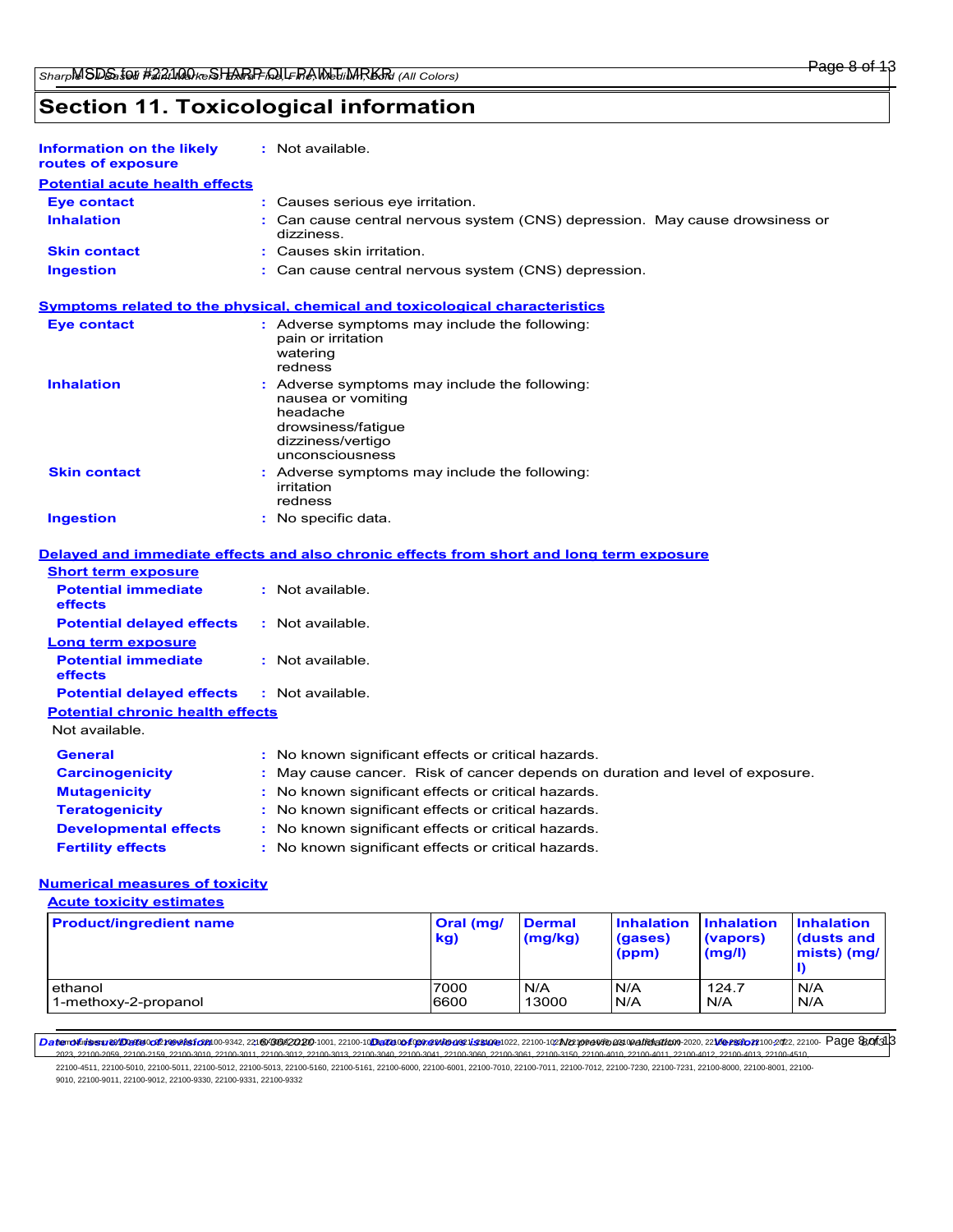# **Section 11. Toxicological information**

# **Section 12. Ecological information**

# **Toxicity**

| <b>Product/ingredient name</b> | <b>Result</b>                        | <b>Species</b>                                    | <b>Exposure</b> |
|--------------------------------|--------------------------------------|---------------------------------------------------|-----------------|
| ethanol                        | Acute EC50 17.921 mg/l Marine water  | Algae - Ulva pertusa                              | 96 hours        |
|                                | Acute EC50 2000 µg/l Fresh water     | Daphnia - Daphnia magna                           | 48 hours        |
|                                | Acute LC50 25500 µg/l Marine water   | l Crustaceans - Artemia<br>l franciscana - Larvae | 48 hours        |
|                                | Acute LC50 42000 µg/l Fresh water    | Fish - Oncorhynchus mykiss                        | 4 days          |
|                                | Chronic NOEC 4.995 mg/l Marine water | Algae - Ulva pertusa                              | 96 hours        |
|                                | IChronic NOEC 100 ul/L Fresh water   | Daphnia - Daphnia magna -<br>Neonate              | 21 days         |
|                                | Chronic NOEC 0.375 ul/L Fresh water  | l Fish - Gambusia holbrooki -<br>Larvae           | 12 weeks        |

### **Persistence and degradability**

Not available.

### **Bioaccumulative potential**

| <b>Product/ingredient name</b> | ∣ LoɑP <sub>∾</sub> | <b>BCF</b> | <b>Potential</b> |
|--------------------------------|---------------------|------------|------------------|
| ethanol                        | $-0.35$             |            | low              |
| 1-methoxy-2-propanol           |                     |            | low              |

### **Mobility in soil**

**Soil/water partition coefficient (KOC)**

**:** Not available.

**Other adverse effects :** No known significant effects or critical hazards.

# **Section 13. Disposal considerations**

| <b>Disposal methods</b> | : The generation of waste should be avoided or minimized wherever possible. Disposal<br>of this product, solutions and any by-products should at all times comply with the<br>requirements of environmental protection and waste disposal legislation and any<br>regional local authority requirements. Dispose of surplus and non-recyclable products<br>via a licensed waste disposal contractor. Waste should not be disposed of untreated to<br>the sewer unless fully compliant with the requirements of all authorities with jurisdiction.<br>Waste packaging should be recycled. Incineration or landfill should only be considered<br>when recycling is not feasible. This material and its container must be disposed of in a<br>safe way. Care should be taken when handling emptied containers that have not been<br>cleaned or rinsed out. Empty containers or liners may retain some product residues.<br>Vapor from product residues may create a highly flammable or explosive atmosphere<br>inside the container. Do not cut, weld or grind used containers unless they have been<br>cleaned thoroughly internally. Avoid dispersal of spilled material and runoff and contact<br>with soil, waterways, drains and sewers. |
|-------------------------|--------------------------------------------------------------------------------------------------------------------------------------------------------------------------------------------------------------------------------------------------------------------------------------------------------------------------------------------------------------------------------------------------------------------------------------------------------------------------------------------------------------------------------------------------------------------------------------------------------------------------------------------------------------------------------------------------------------------------------------------------------------------------------------------------------------------------------------------------------------------------------------------------------------------------------------------------------------------------------------------------------------------------------------------------------------------------------------------------------------------------------------------------------------------------------------------------------------------------------------------|
|-------------------------|--------------------------------------------------------------------------------------------------------------------------------------------------------------------------------------------------------------------------------------------------------------------------------------------------------------------------------------------------------------------------------------------------------------------------------------------------------------------------------------------------------------------------------------------------------------------------------------------------------------------------------------------------------------------------------------------------------------------------------------------------------------------------------------------------------------------------------------------------------------------------------------------------------------------------------------------------------------------------------------------------------------------------------------------------------------------------------------------------------------------------------------------------------------------------------------------------------------------------------------------|

# **Section 14. Transport information**

DaterolidssuerDateiod2revelsfon00-9342,2216/0092020-1011, 22100-10Dateioofgorevious: ussue1022, 22100-102No previous walidation-2020, 2210ersfon100-202, 22100- Page 900f3[3] .<br>2023, 22100-2011, 22100-2012, 22100-2013, 22100-2010, 22100-3014, 22100-3060, 22100-3061, 22100-3150, 22100-401<br>2023, 22100-2014, 22100-2022, 22100-2022, 22100-2023, 22100-2023, 22100-4012, 22100-4014, 22100-4510, 22100-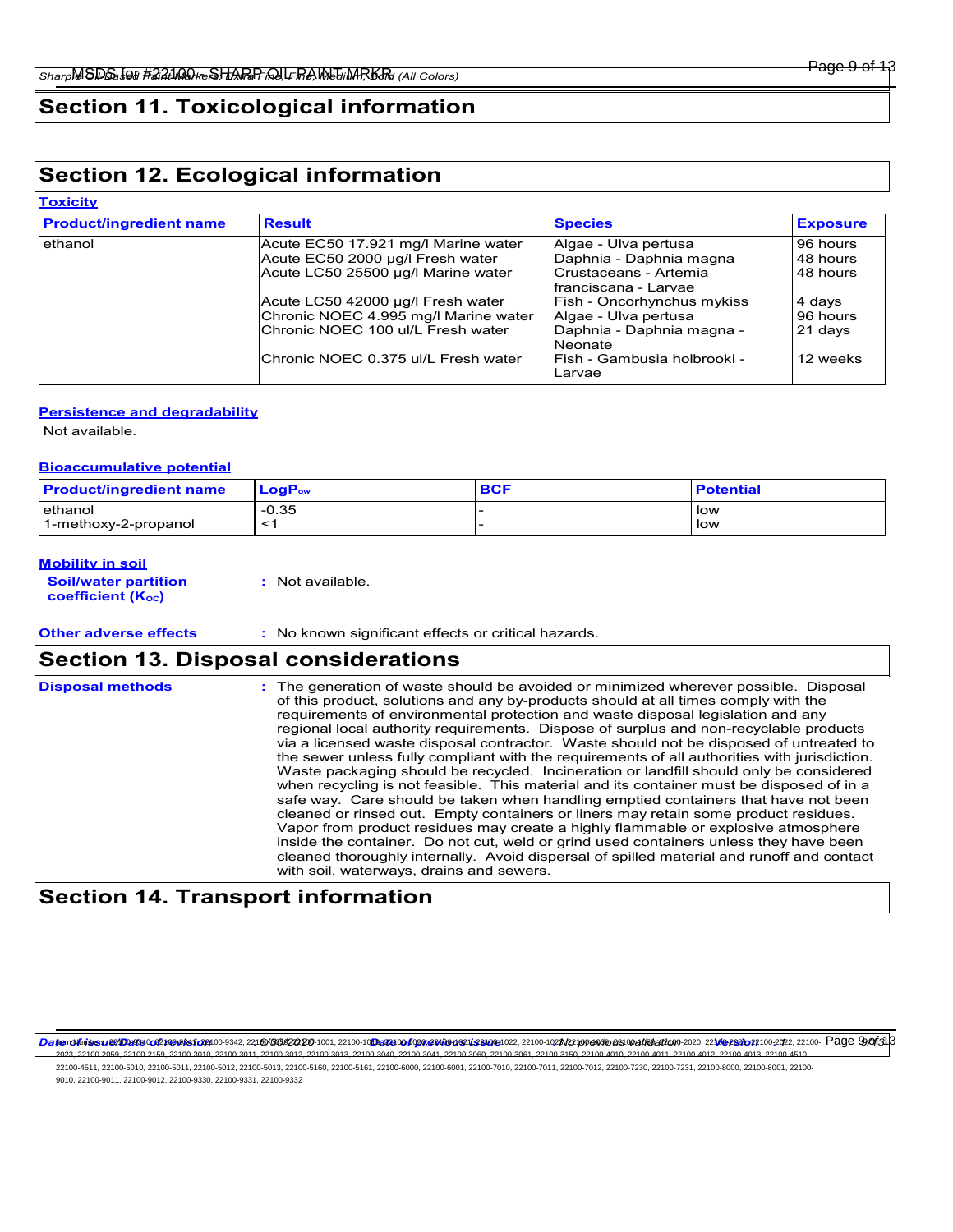# **Section 14. Transport information**

|                                       | <b>DOT</b><br><b>Classification</b>                                                                         |                                                                                                                                                                                                                                            | <b>TDG</b><br><b>Classification</b>                                                                                                                                                                                     | <b>Mexico</b><br><b>Classification</b>                                         | <b>IMDG</b>                                   | <b>IATA</b>                                                                    |  |  |
|---------------------------------------|-------------------------------------------------------------------------------------------------------------|--------------------------------------------------------------------------------------------------------------------------------------------------------------------------------------------------------------------------------------------|-------------------------------------------------------------------------------------------------------------------------------------------------------------------------------------------------------------------------|--------------------------------------------------------------------------------|-----------------------------------------------|--------------------------------------------------------------------------------|--|--|
| <b>UN number</b>                      | <b>UN1263</b>                                                                                               |                                                                                                                                                                                                                                            | <b>UN1263</b>                                                                                                                                                                                                           | <b>UN1263</b>                                                                  | <b>UN1263</b>                                 | <b>UN1263</b>                                                                  |  |  |
| <b>UN proper</b><br>shipping name     | Paint. (ethanol,<br>1-methoxy-<br>2-propanol)                                                               |                                                                                                                                                                                                                                            | Paint. (ethanol,<br>1-methoxy-<br>2-propanol)                                                                                                                                                                           | Paint. (ethanol,<br>1-methoxy-<br>2-propanol)                                  | Paint. (ethanol,<br>1-methoxy-<br>2-propanol) | Paint. (ethanol,<br>1-methoxy-<br>2-propanol)                                  |  |  |
| <b>Transport</b><br>hazard class(es)  | 3                                                                                                           |                                                                                                                                                                                                                                            | 3                                                                                                                                                                                                                       | 3                                                                              | 3                                             | 3                                                                              |  |  |
| <b>Packing group</b>                  | Ш                                                                                                           |                                                                                                                                                                                                                                            | Ш                                                                                                                                                                                                                       | $\mathbf{H}$                                                                   | Ш                                             | Ш                                                                              |  |  |
| <b>Environmental</b><br>hazards       | No.                                                                                                         |                                                                                                                                                                                                                                            | Yes.                                                                                                                                                                                                                    | Yes. The<br>environmentally<br>hazardous<br>substance mark is<br>not required. | Yes.                                          | Yes. The<br>environmentally<br>hazardous<br>substance mark is<br>not required. |  |  |
| <b>Additional information</b>         |                                                                                                             |                                                                                                                                                                                                                                            |                                                                                                                                                                                                                         |                                                                                |                                               |                                                                                |  |  |
| <b>DOT Classification</b>             |                                                                                                             |                                                                                                                                                                                                                                            | <b>Special provisions 383</b>                                                                                                                                                                                           |                                                                                |                                               |                                                                                |  |  |
| <b>TDG Classification</b>             |                                                                                                             | Product classified as per the following sections of the Transportation of Dangerous<br>Goods Regulations: 2.18-2.19 (Class 3), 2.7 (Marine pollutant mark).<br>The marine pollutant mark is not required when transported by road or rail. |                                                                                                                                                                                                                         |                                                                                |                                               |                                                                                |  |  |
| <b>IMDG</b>                           |                                                                                                             |                                                                                                                                                                                                                                            | The marine pollutant mark is not required when transported in sizes of $\leq 5$ L or $\leq 5$ kg.                                                                                                                       |                                                                                |                                               |                                                                                |  |  |
| <b>IATA</b>                           | The environmentally hazardous substance mark may appear if required by other<br>transportation regulations. |                                                                                                                                                                                                                                            |                                                                                                                                                                                                                         |                                                                                |                                               |                                                                                |  |  |
| <b>Special precautions for user :</b> |                                                                                                             |                                                                                                                                                                                                                                            | <b>Transport within user's premises:</b> always transport in closed containers that are<br>upright and secure. Ensure that persons transporting the product know what to do in the<br>event of an accident or spillage. |                                                                                |                                               |                                                                                |  |  |

| <b>Transport in bulk according : Not available.</b> |  |
|-----------------------------------------------------|--|
| to Annex II of MARPOL and                           |  |
| the <b>IBC</b> Code                                 |  |

# **Section 15. Regulatory information**

| <b>U.S. Federal regulations</b>                                                   | : TSCA 8(a) CDR Exempt/Partial exemption: Not determined |
|-----------------------------------------------------------------------------------|----------------------------------------------------------|
| <b>Clean Air Act Section 112</b><br>(b) Hazardous Air<br><b>Pollutants (HAPs)</b> | : Not listed                                             |
| <b>Clean Air Act Section 602</b><br><b>Class I Substances</b>                     | : Not listed                                             |
| <b>Clean Air Act Section 602</b><br><b>Class II Substances</b>                    | : Not listed                                             |
| <b>DEA List I Chemicals</b><br>(Precursor Chemicals)                              | : Not listed                                             |
| <b>DEA List II Chemicals</b><br><b>(Essential Chemicals)</b>                      | : Not listed                                             |
| <b>SARA 302/304</b>                                                               |                                                          |
| <b>Composition/information on ingredients</b>                                     |                                                          |
| No products were found.                                                           |                                                          |

*Date of issue/Date of revision* Item Numbers: 22100-9340, 22100-9341, 22100-9342, 22100-0059, 22100-1001, 22100-1019, 22100-1020, 22100-1021, 22100-1022, 22100-1023, 22100-1039, 22100-1059, 22100-2020, 22100-2021, 22100-2022, 22100- **:** *6/30/2020 Date of previous issue : No previous validation Version : 1 10/13* Page 10 of 132023, 22100-2059, 22100-2159, 22100-3010, 22100-3011, 22100-3012, 22100-3013, 22100-3040, 22100-3041, 22100-3060, 22100-3061, 22100-3150, 22100-4010, 22100-4011, 22100-4012, 22100-4013, 22100-4510,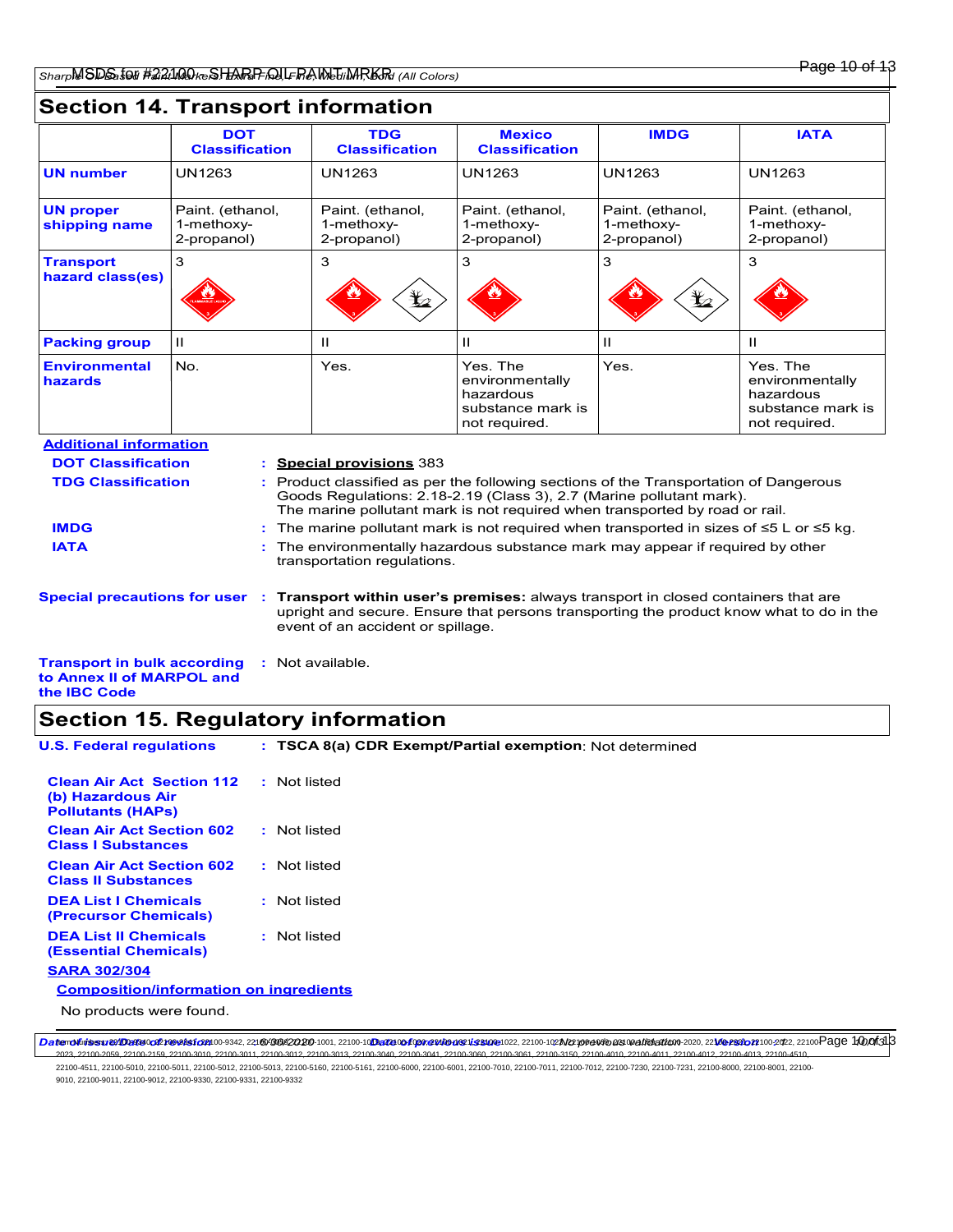### **Section 15. Regulatory information**

| SARA 304 RQ  |  |  |  |  |  |
|--------------|--|--|--|--|--|
| SARA 311/312 |  |  |  |  |  |
|              |  |  |  |  |  |

**:** Not applicable.

**Classification :** FLAMMABLE LIQUIDS - Category 2 SKIN IRRITATION - Category 2 EYE IRRITATION - Category 2A CARCINOGENICITY - Category 1A SPECIFIC TARGET ORGAN TOXICITY (SINGLE EXPOSURE) (Narcotic effects) - Category 3

### **Composition/information on ingredients**

| <b>Name</b>          | %           | <b>Classification</b>                                                                                                                                               |
|----------------------|-------------|---------------------------------------------------------------------------------------------------------------------------------------------------------------------|
| ethanol              | $≥25 - ≤50$ | <b>FLAMMABLE LIQUIDS - Category 2</b><br><b>SKIN IRRITATION - Category 2</b><br><b>EYE IRRITATION - Category 2A</b><br>CARCINOGENICITY - Category 1A                |
| 1-methoxy-2-propanol | $≥25 - ≤50$ | <b>FLAMMABLE LIQUIDS - Category 3</b><br><b>EYE IRRITATION - Category 2B</b><br>SPECIFIC TARGET ORGAN TOXICITY (SINGLE EXPOSURE)<br>(Narcotic effects) - Category 3 |

### **State regulations**

| <b>Massachusetts</b> | : The following components are listed: ETHYL ALCOHOL; DENATURED ALCOHOL;<br>PROPYLENE GLYCOL METHYL ETHER; PROPYLENE GLYCOL MONOMETHYL<br><b>FTHFR</b> |
|----------------------|--------------------------------------------------------------------------------------------------------------------------------------------------------|
| <b>New York</b>      | : None of the components are listed.                                                                                                                   |
| <b>New Jersey</b>    | : The following components are listed: ETHYL ALCOHOL; ALCOHOL; PROPYLENE<br>GLYCOL MONOMETHYL ETHER; 1-METHOXY-2-PROPANOL                              |
| <b>Pennsylvania</b>  | : The following components are listed: DENATURED ALCOHOL; ETHANOL;<br>2-PROPANOL, 1-METHOXY-                                                           |

### **California Prop. 65**

This product does not require a Safe Harbor warning under California Prop. 65.

### **International regulations**

**Chemical Weapon Convention List Schedules I, II & III Chemicals**

### Not listed.

### **Montreal Protocol**

Not listed.

# **Stockholm Convention on Persistent Organic Pollutants**

Not listed.

### **Rotterdam Convention on Prior Informed Consent (PIC)** Not listed.

### **UNECE Aarhus Protocol on POPs and Heavy Metals**

Not listed.

### **Inventory list**

| <b>Australia</b>         | : All components are listed or exempted.                                                                                                |
|--------------------------|-----------------------------------------------------------------------------------------------------------------------------------------|
| <b>Canada</b>            | : All components are listed or exempted.                                                                                                |
| <b>China</b>             | : All components are listed or exempted.                                                                                                |
| <b>Europe</b>            | : All components are listed or exempted.                                                                                                |
| Japan                    | Japan inventory (ENCS): All components are listed or exempted.<br><b>Japan inventory (ISHL):</b> All components are listed or exempted. |
| <b>New Zealand</b>       | : All components are listed or exempted.                                                                                                |
| <b>Philippines</b>       | : All components are listed or exempted.                                                                                                |
| <b>Republic of Korea</b> | : All components are listed or exempted.                                                                                                |

Daterrollutionsum Destaccion 1998/09/08/2020-1001, 2210-10 Destacof con aviones us suce 102, 22100-102Mz previous controlation -2020, 22100 P2021 02122, 22100 Page 111.01313

2023, 22100-2059, 22100-2159, 22100-3010, 22100-3011, 22100-3012, 22100-3013, 22100-3040, 22100-3041, 22100-3060, 22100-3061, 22100-3150, 22100-4010, 22100-4011, 22100-4012, 22100-4013, 22100-4510, 22100-4511, 22100-5010, 22100-5011, 22100-5012, 22100-5013, 22100-5160, 22100-5161, 22100-6000, 22100-6001, 22100-7010, 22100-7011, 22100-7012, 22100-7230, 22100-7231, 22100-8000, 22100-8001, 22100- 9010, 22100-9011, 22100-9012, 22100-9330, 22100-9331, 22100-9332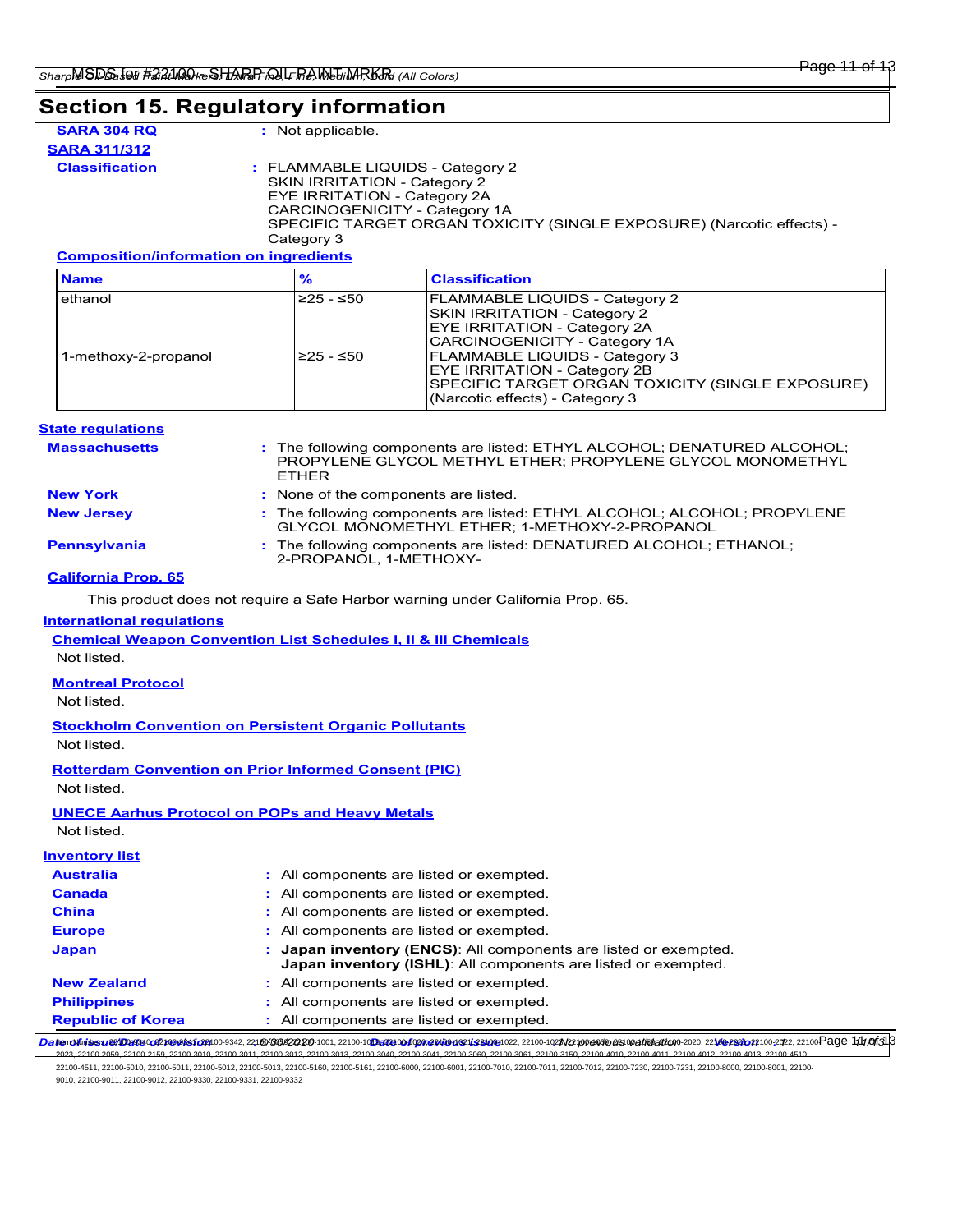# **Section 15. Regulatory information**

| <b>Taiwan</b>        | : All components are listed or exempted. |
|----------------------|------------------------------------------|
| <b>Thailand</b>      | : Not determined.                        |
| <b>Turkey</b>        | : All components are listed or exempted. |
| <b>United States</b> | : All components are listed or exempted. |
| <b>Viet Nam</b>      | : All components are listed or exempted. |

# **Section 16. Other information**

**Hazardous Material Information System (U.S.A.)**



**Caution: HMIS® ratings are based on a 0-4 rating scale, with 0 representing minimal hazards or risks, and 4 representing significant hazards or risks. Although HMIS® ratings and the associated label are not required on SDSs or products leaving a facility under 29 CFR 1910.1200, the preparer may choose to provide them. HMIS® ratings are to be used with a fully implemented HMIS® program. HMIS® is a registered trademark and service mark of the American Coatings Association, Inc.**

**The customer is responsible for determining the PPE code for this material. For more information on HMIS® Personal Protective Equipment (PPE) codes, consult the HMIS® Implementation Manual.**

**National Fire Protection Association (U.S.A.)**



**Reprinted with permission from NFPA 704-2001, Identification of the Hazards of Materials for Emergency Response Copyright ©1997, National Fire Protection Association, Quincy, MA 02269. This reprinted material is not the complete and official position of the National Fire Protection Association, on the referenced subject which is represented only by the standard in its entirety.**

**Copyright ©2001, National Fire Protection Association, Quincy, MA 02269. This warning system is intended to be interpreted and applied only by properly trained individuals to identify fire, health and reactivity hazards of chemicals. The user is referred to certain limited number of chemicals with recommended classifications in NFPA 49 and NFPA 325, which would be used as a guideline only. Whether the chemicals are classified by NFPA or not, anyone using the 704 systems to classify chemicals does so at their own risk.**

#### **Procedure used to derive the classification**

|                                                                                                                                                                                                                                      | <b>Justification</b>                                                                                                                  |  |
|--------------------------------------------------------------------------------------------------------------------------------------------------------------------------------------------------------------------------------------|---------------------------------------------------------------------------------------------------------------------------------------|--|
| FLAMMABLE LIQUIDS - Category 2<br><b>SKIN IRRITATION - Category 2</b><br>EYE IRRITATION - Category 2A<br>CARCINOGENICITY - Category 1A<br>SPECIFIC TARGET ORGAN TOXICITY (SINGLE EXPOSURE) (Narcotic effects) -<br>Category 3        | <b>Expert judgment</b><br><b>Calculation method</b><br><b>Calculation method</b><br>l Calculation method<br><b>Calculation method</b> |  |
| <b>History</b>                                                                                                                                                                                                                       |                                                                                                                                       |  |
| Date of printing                                                                                                                                                                                                                     | : 6/30/2020                                                                                                                           |  |
| <b>Contact of the contact of the contact of the contact of the contact of the contact of the contact of the contact of the contact of the contact of the contact of the contact of the contact of the contact of the contact of </b> |                                                                                                                                       |  |

| Date of issue/Date of<br>revision |  |
|-----------------------------------|--|
| Date of previous issue            |  |
| <b>Version</b>                    |  |

**: :** 6/30/2020 **:** No previous validation 1

DaterolidssuerDateiod2revelsfon00-9342,221604302020-1001, 22100-10Dateioofgerevicousussue1022, 22100-102No2 previous walidation-2020, 22Morsoron2020, 22100Page 1f20f313 2023, 22100-2059, 22100-2159, 22100-3010, 22100-3011, 22100-3012, 22100-3013, 22100-3040, 22100-3041, 22100-3060, 22100-3061, 22100-3150, 22100-4010, 22100-4011, 22100-4012, 22100-4013, 22100-4510,